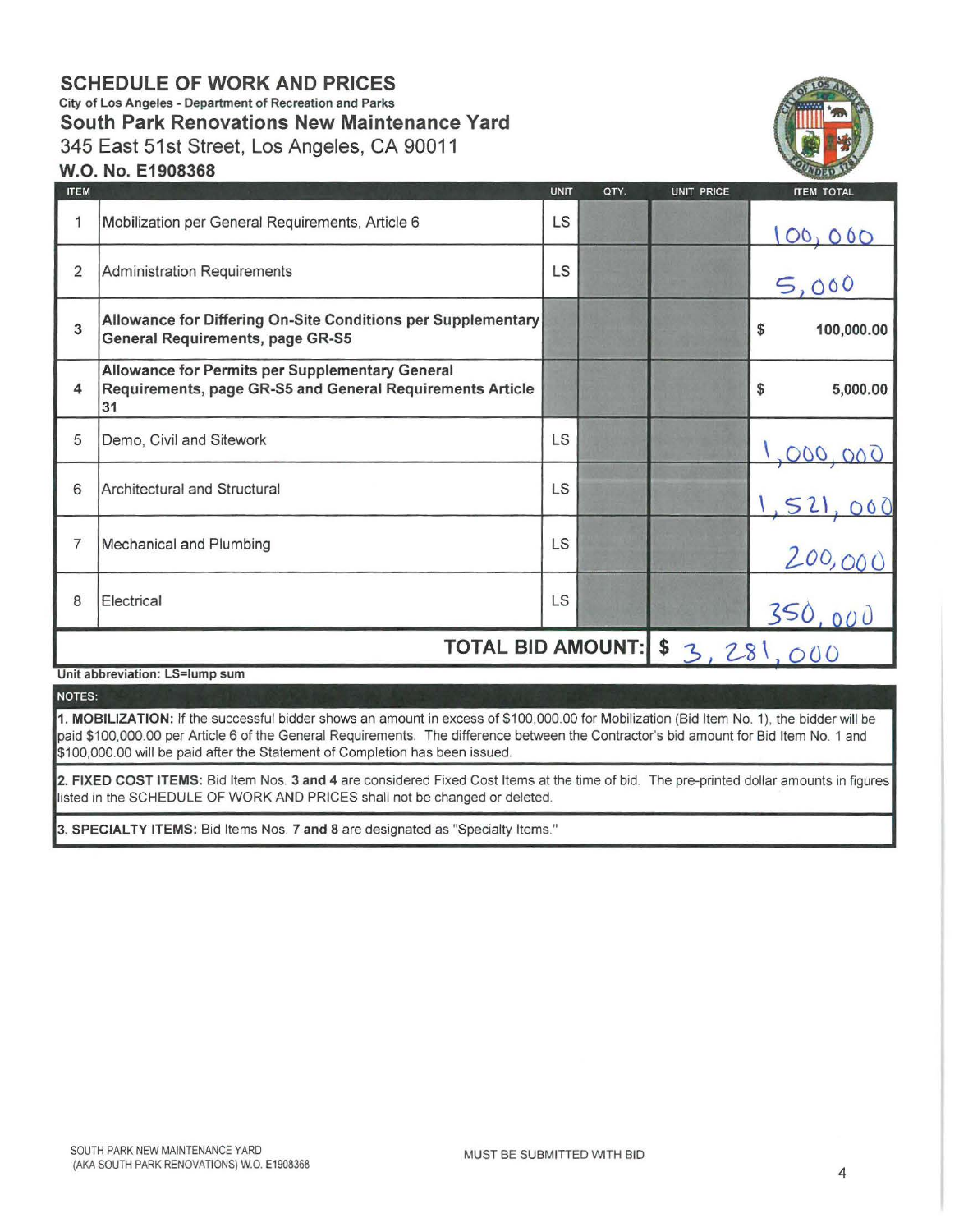#### SCHEDULE "A" SUBCONTRACTORS AND SUPPLIERS The Prime Contractor shall perform, with its own organization, Contract work amounting to at least 30 percent of the Base Bid Price, unless otherwise instructed.

| PROJECT TITLE South Park Maint Yard Renovations |                                           |                    |                                                                                                                                                           | W.O. No./PRJ No.<br>E1908368 |                                                                                       | NAME OF PERSON COMPLETING THIS FORM<br>Fred Heidarian |                            |                      |  |  |  |
|-------------------------------------------------|-------------------------------------------|--------------------|-----------------------------------------------------------------------------------------------------------------------------------------------------------|------------------------------|---------------------------------------------------------------------------------------|-------------------------------------------------------|----------------------------|----------------------|--|--|--|
| BIDDER (NAME OF FIRM)                           | Green Building Corporation                |                    |                                                                                                                                                           | 7100                         | ADDRESS / CITY / STATE / ZIP CODE<br>Hayvenhurst Ave, Suite PH-A2, Van Nuys, CA 91406 |                                                       |                            |                      |  |  |  |
| CONTRACTOR'S LICENSE NO.                        |                                           | LICENSE CATEGORIES |                                                                                                                                                           | <b>EXPIRATION DATE</b>       | <b>YEARS IN</b>                                                                       |                                                       | TELEPHONE No. 818-308-6435 |                      |  |  |  |
| 919869                                          |                                           | A/B                |                                                                                                                                                           |                              | 7/31/2020                                                                             | <b>BUSINESS</b>                                       | 10                         | FAX No. 818-308-6202 |  |  |  |
| Type of Ownership:                              | $\mathbb{X}$ Corporation<br>Joint Venture |                    | Is Bidder any of the following as defined in the Business Inclusion Program?<br>Check all that apply.<br>SBE $X$ EBE<br>WBE<br>DVBE <sub>[</sub><br>MBE I |                              |                                                                                       |                                                       |                            |                      |  |  |  |

DOLLAR PARTICIPATION OF ALL SUBCONTRACTORS AND SUPPLIERS List all subcontractors and suppliers who will do work on this project, regardless of the amount of money involved. (Ordinance No. 150,595. Los Angeles Administrative Code Section 10.14 "Provisions Pertaining to Listing of Subcontractors."; Business Inclusion Program, Page 15 et seq.). DESCRIPTION OF BASE BID WORK TO BE PROVIDED DIRECTLY BY PRIME | DOLLAR VALUE OF BASE BID TO BE PERFORMED BY PRIME BIDDER: BIDDER: Demo, grading, framing, drywall \$ 2,100, 000 (Approximately)  $s$  ite  $v$  til thes, painting  $t$  and scaping,  $15.6$  and  $10.0$  when  $10.0$ SUBCONTRACTORS SUB SUB SUPPLIER CONTRACTOR DESCRIPTION OF WORK OR SUPPLIES<br>
OR SUPPLIERS TO BE PROVIDED **B W W W W B B B SUBCONTRACTOR or SUPPLIER** (note if **WBE** TO BE PROVIDED NAME, ADDRESS, TELEPHONE NO. add/deduct item)  $\boxtimes$ l  $\Box$  $S^{n}$  Fencing Work  $x$ Fence 8 Base: \$ Gleyfoug Ave Add's: \$  $P_{\text{value}}$ ,  $CA$  |  $aa$ Ded's: \$  $333 - 0727$ wetal K  $\mathbf{\Omega}$ **Base** 10 Callius DVC SLOP Add's:  $\alpha$  $O<sub>0</sub>$ امما  $845$ a (CONTINUED ON NEXT PAGE)

### PERCENTAGE OF MBE/WBE/SBE/EBE/DVBE PARTICIPATION

Total combined dollar value of MBE/WBE/SBE/EBE/DVBE subcontractors and suppliers portions of work. Do not include prime bidder's portion unless it is a Joint Venture, in which case the value of work to be performed by one of the Joint Venturer's who is an MBE, WBE, SBE, EBE or DVBE may be included.

| TOTAL MBE'S AMOUNT: \$                         |  |               |                           |                                |      |
|------------------------------------------------|--|---------------|---------------------------|--------------------------------|------|
| TOTAL WBE's AMOUNT:                            |  |               |                           |                                |      |
| TOTAL SBE's AMOUNT:                            |  | $\frac{0}{0}$ |                           | Signature of Person Completing |      |
| TOTAL EBE's AMOUNT:                            |  |               | Fred Heidarian, President |                                |      |
| $\overline{A}$ TOTAL DVBE's AMOUNT: $\sqrt{2}$ |  | 0/2           | Title                     |                                | Date |
| <b>BASE BID AMOUNT:</b>                        |  | 000           |                           |                                |      |

Signature of Person Completing Form

Fred Heidarian, President